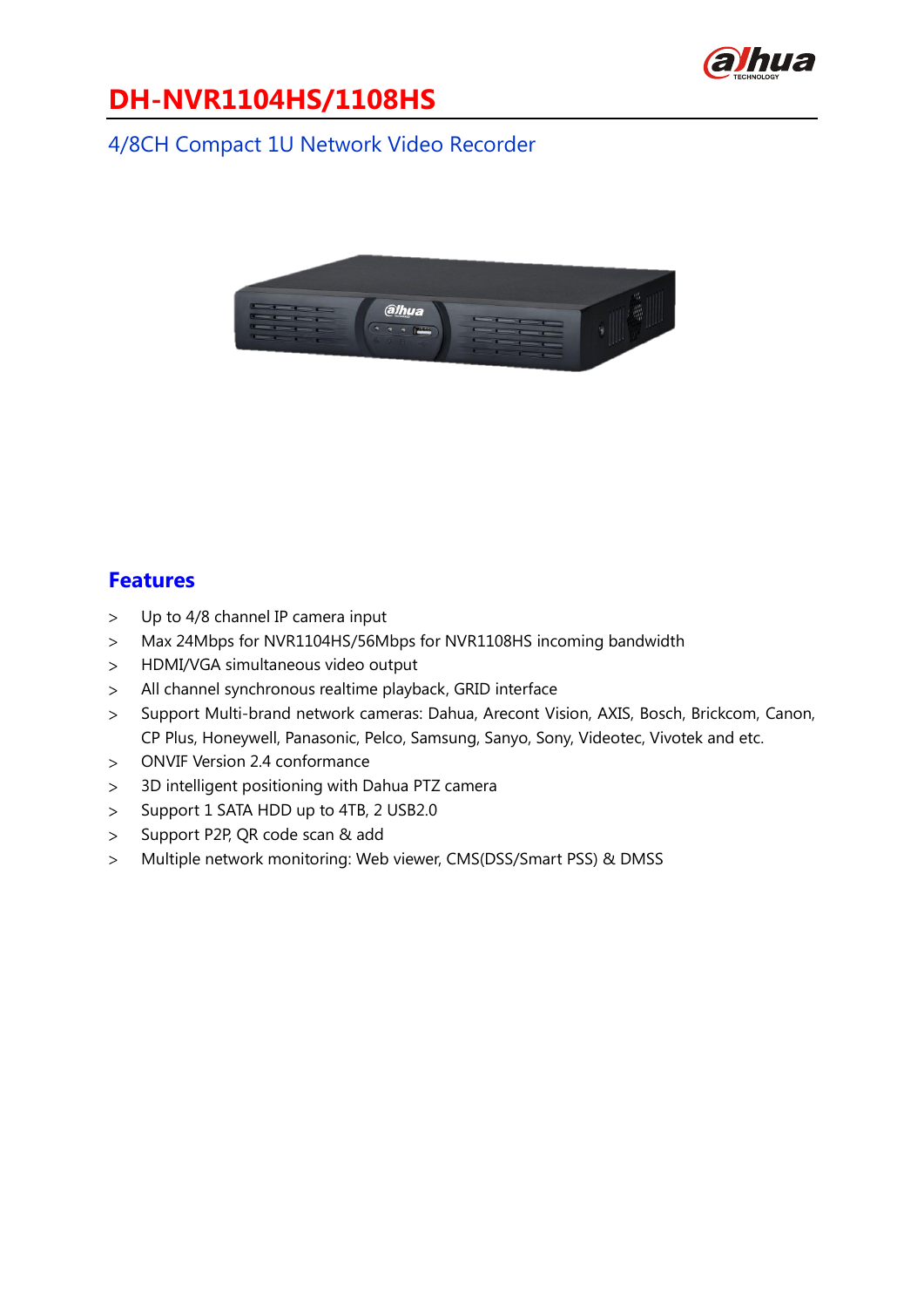

# **DH-NVR1104HS/1108HS**

### **Technical Specifications**

| <b>Model</b>                                                                                         | DH-NVR1104HS                                                              | DH-NVR1108HS                                                             |  |
|------------------------------------------------------------------------------------------------------|---------------------------------------------------------------------------|--------------------------------------------------------------------------|--|
| <b>System</b>                                                                                        |                                                                           |                                                                          |  |
| Main Processor                                                                                       | Dual-core embedded processor                                              |                                                                          |  |
| <b>Operating System</b>                                                                              | <b>Embedded LINUX</b>                                                     |                                                                          |  |
| <b>Video&amp; Audio</b>                                                                              |                                                                           |                                                                          |  |
| IP Camera Input                                                                                      | 4 channel                                                                 | 8 channel                                                                |  |
| Two-way talk                                                                                         | N/A                                                                       |                                                                          |  |
| <b>Display</b>                                                                                       |                                                                           |                                                                          |  |
| Interface                                                                                            | 1 HDMI, 1 VGA                                                             |                                                                          |  |
| Resolution                                                                                           | 1920×1080, 1280×1024, 1280×720, 1024×768                                  |                                                                          |  |
| Display Split                                                                                        | 1/4                                                                       | 1/4/8/9                                                                  |  |
| <b>OSD</b>                                                                                           | Camera title, Time, Video loss, Camera lock, Motion detection, Recording  |                                                                          |  |
| <b>Recording</b>                                                                                     |                                                                           |                                                                          |  |
| Compression                                                                                          | H.264                                                                     |                                                                          |  |
| Resolution                                                                                           | 1080P(1920×1080)/720P(1280×720)/D1(704×576/704×480)& etc.                 |                                                                          |  |
| <b>Record Rate</b>                                                                                   | Max 24Mbps                                                                | Max 56Mbps                                                               |  |
| <b>Bit Rate</b>                                                                                      | 48~8192kbps                                                               |                                                                          |  |
| <b>Record Mode</b>                                                                                   | Manual, Schedule(Regular(Continuous), MD), Stop                           |                                                                          |  |
| Record Interval                                                                                      | 1~120 min (default: 60 min), Post-record: 10~300 sec                      |                                                                          |  |
| <b>Video Detection&amp; Alarm</b>                                                                    |                                                                           |                                                                          |  |
| <b>Trigger Events</b>                                                                                | Recording, PTZ, Tour, Screen tips                                         |                                                                          |  |
| <b>Video Detection</b>                                                                               | Motion Detection, MD Zones: 396(22×18), Video Loss & Camera Blank         |                                                                          |  |
| <b>Playback &amp; Backup</b>                                                                         |                                                                           |                                                                          |  |
| Sync Playback                                                                                        | 1/4                                                                       | 1/4/8                                                                    |  |
| Search Mode                                                                                          | Time/Date, MD & Exact search (accurate to second), Smart search           |                                                                          |  |
| Play, Pause, Stop, Rewind, Fast play, Slow play, Next file, Previous file, Next<br>Playback Function |                                                                           |                                                                          |  |
|                                                                                                      |                                                                           | camera, Previous camera, Full screen, Shuffle, Backup selection, Digital |  |
|                                                                                                      | zoom                                                                      |                                                                          |  |
| Backup Mode                                                                                          | USB Device/Network/Internal SATA burner                                   |                                                                          |  |
| <b>Network</b>                                                                                       |                                                                           |                                                                          |  |
| Ethernet                                                                                             | 1RJ-45 port (10/100Mbps)                                                  |                                                                          |  |
| Network Function                                                                                     | HTTP, TCP/IP, IPv4, NTP, DHCP, DNS, IP Filter, IP Search(Support Dahua IP |                                                                          |  |
|                                                                                                      | camera, DVR, NVS and etc.)                                                |                                                                          |  |
| Max. User Access                                                                                     | 128 users                                                                 |                                                                          |  |
| <b>Smart Phone</b>                                                                                   | iPhone, iPad, Android                                                     |                                                                          |  |
| <b>Storage</b>                                                                                       |                                                                           |                                                                          |  |
| <b>Internal HDD</b>                                                                                  | 1 SATA port, up to 4TB                                                    |                                                                          |  |
| <b>Auxiliary Interface</b>                                                                           |                                                                           |                                                                          |  |
| <b>USB</b>                                                                                           | 2 ports (1 Rear), USB2.0                                                  |                                                                          |  |
| <b>General</b>                                                                                       |                                                                           |                                                                          |  |
| Power Supply                                                                                         | DC12V/1.5A                                                                |                                                                          |  |